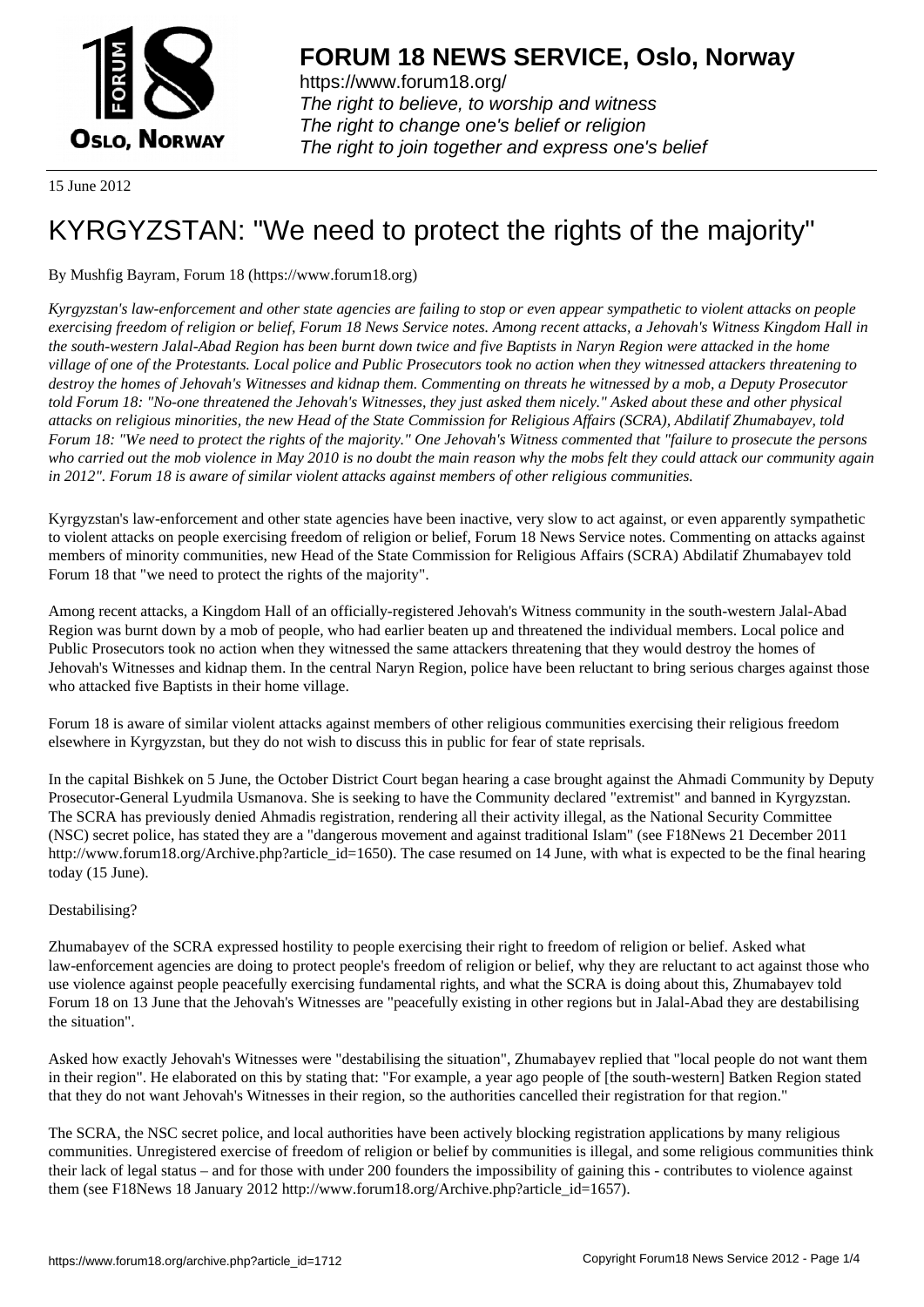noted the same day. Zhumabayev replaced former Head Ormon Sharshenov. The 35-year-old Zhumabayev studied at the Azreti Umar Islamic Institute in Bishkek and in the Islamic Law Faculty at Al-Azhar University in Egypt. The SCRA website notes that he was an advisor on religious issues to the Interior Minister from 2009, as well as teaching law and Islamic law at universities in Bishkek.

Do minorities have human rights?

Asked by Forum 18 whether this means that minorities cannot enjoy human rights in Kyrgyzstan, and whether in Jalal-Abad the mobs decide who should believe in what, Zhumabayev replied: "I do not give a damn about who believes in what, and we cannot always protect minority rights at the cost of the majority. We need to protect the rights of the majority."

Zhumabayev said that the Jehovah's Witnesses "should just stop struggling and agree to stop their activity in Jalal-Abad". He said the Jehovah's Witnesses complained against the Batken closure to all the courts and eventually to Kyrgyzstan's Supreme Court and lost in April. "We know that they are preparing to complain in international courts, and we told them that they can go ahead and complain to whoever they want."

Asked about violent attacks on Baptists in Naryn Region, he told Forum 18, "You were not told all the details of the story." Asked what information was missing and what the Baptists had done wrong, Zhumabayev replied that "we are still investigating the case". He then declined to discuss the case further.

Asked why the government wants to ban the Ahmadi Muslim community, and what wrong they have done, Zhumabayev replied: "You should not be talking to me but to my Secretary, and who gave you my phone number?" He then put the phone down.

Mob attacks, place of worship torched the first time

The Jehovah's Witness Kingdom Hall in Toktogul in Jalal-Abad Region was first destroyed in 2010 by a mob who also attacked community members. "Despite our multiple complaints in 2010, the persons responsible for the criminal attacks were not charged," the community's representative Khamit Iskakov told Forum 18 on 6 June 2012.

Iskakov said that complaints to the national Prosecutor-General in 2010 were no help, as the complaints were "merely forwarded" to the Jalal-Abad Prosecutor's Office. The Jalal-Abad Prosecutor did "virtually nothing" concerning the attacks in 2010, he told Forum 18.

"Failure to prosecute the persons who carried out the mob violence in May 2010 is no doubt the main reason why the mobs felt they could attack our community again in 2012," he lamented.

Escalating mob attacks, place of worship torched - again

In early 2012 groups of young men began repeatedly throwing stones at community members rebuilding their Kingdom Hall. Jehovah's Witnesses complained to Jalal-Abad law-enforcement authorities about this in mid-April, noting that community members had also received threats. But the authorities took no noticeable action.

Between 13 and 16 May the violence intensified. "Large mobs gathered and inflicted heavy damage on the place of worship," Iskakov recounted. On 18 May the mob burned down the Kingdom Hall – again.

Police have in the past raided Jehovah's Witnesses and other communities in Jalal-Abad and other regions. The SCRA and its predecessor the State Agency for Religious Affairs have obstructed the registration of Jehovah's Witness and other communities in Jalal-Abad and other regions since a repressive Religion Law was introduced in 2009 (see F18News 28 May 2009 http://www.forum18.org/Archive.php?article\_id=1302).

Violent attacks and threats against members of minority communities remain an ongoing problem (see F18News 27 September 2006 http://www.forum18.org/Archive.php?article\_id=846). This can also take the form of people being physically prevented from burying dead family members according to their own rites, including by the stealing of bodies (see F18News 10 July 2008 http://www.forum18.org/Archive.php?article\_id=1156).

#### "We are busy"

Deputy Prosecutor-General Usmanova told Forum 18 on 13 June that she cannot comment on attacks such as those on the Jehovah's Witnesses since she does not know the details. When Forum 18 asked how this can be, and that Forum 18 has seen a copy of the complaint the Jehovah's Witnesses sent to the Prosecutor-General, she replied: "We are busy, there are so many complaints, and various officials are considering various complaints."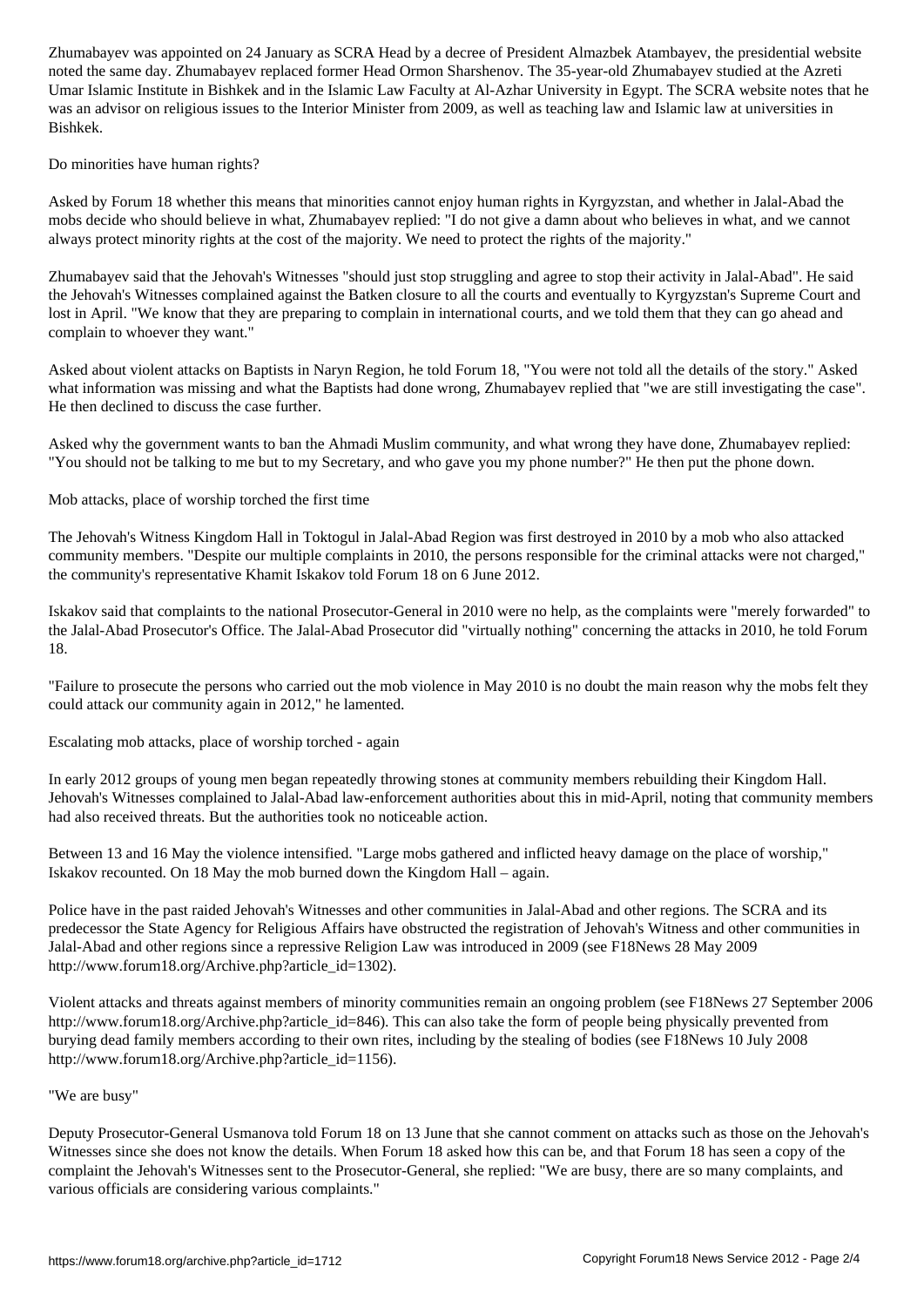$\overline{a}$  and refused to talk further. The functions in  $\overline{a}$ 

"Police have not prevented attacks, or arrested any perpetrators"

"Police have not prevented attacks or arrested any perpetrators," Iskakov told Forum 18. Jehovah's Witnesses learned from the police that in late May they stopped four young men on suspicion of committing the arson, but released them the same day on receiving assurances that they will not leave the town. The police "seem unwilling to investigate the case", and are letting supporters and relatives of the young men and other attackers "pressure us to withdraw our complaint."

Police "invited the mob"

Iskakov said that on both 1 and 6 June, when he took some of the victims to testify to Toktogul Police, each time "minutes after we arrived at the Police Station, a mob gathered in front". The crowds shouted threats that "we should withdraw our complaint". Iskakov thinks someone from the authorities may be informing the attackers. He noted that representatives of a local mosque, and a woman who works for the local municipality, whose home is next to the Kingdom Hall, were among the mob.

On 1 June despite "strong objections" from Iskakov and his fellow-believers, Ayilchi Myrzamamytov, Deputy Chief of Toktogul Police "invited the mob" into the police station. He then put the Jehovah's Witnesses face-to-face with the mob "to settle our differences".

Iskakov said that Jyldyzbek Zairov, Deputy Prosecutor of Toktogul, was present at the confrontation. When people from the crowd screamed that "we must withdraw our complaint otherwise they will abduct our co-believers and also burn down their homes", the officials did not react.

Jehovah's Witnesses asked Deputy Police Chief Myrzamamytov and Deputy Prosecutor Zairov "don't you see what they are saying?", and asked them to take measures. But the officials replied that "we [Jehovah's Witnesses] need to come to an agreement with them [the mob]," Iskakov said. "The mob gave us one week until Friday 8 June to withdraw our complaint." Jehovah's Witnesses did not withdraw the complaint, they told Forum 18 on 15 June.

Similarly on 6 June a mob arrived at the police to make the same demands of the victims. Police again "pressured us to talk to them", Iskakov stated. "But this time we talked to a person who presented himself as their lawyer, and so avoided having to face the mob."

### Perpetrators still free

Iskakov also complained to Forum 18 that they are not satisfied that "let alone the perpetrators are free, the Police opened the case only on charges for arson." He explained that the Police brought charges under Criminal Code Article 174, which punishes "deliberate destruction or damage to property". However, the Jehovah's Witnesses are demanding that the charges also be brought under Criminal Code Articles 134 (violation of equality), 146 (obstructing the exercise of the right to freedom of religion), 167 (robbery), 234 (hooliganism) and 299, Part 2 (incitement with violence of interethnic, racial, religious or inter-regional hatred).

"No-one threatened the Jehovah's Witnesses, they just asked them nicely"

Deputy Police Chief Myrzamamytov claimed to Forum 18 on 6 June that "the crowd did not enter our building, but were standing outside on the street". He did not answer when asked why he and Deputy Prosecutor Zairov did not prevent the crowd from threatening the Jehovah's Witnesses. Asked why police are not investigating the case properly, Myrzamamytov replied: "Please talk to the Interior Ministry." He then declined to discuss the case further.

Deputy Prosecutor Zairov claimed to Forum 18 on 6 June that "it's not us, it's the police who are investigating the case". Asked about the mob inside the Police Station on 1 June, he claimed he was there on a different issue but "witnessed the meeting by chance".

Asked why he did not take measures against the threats of the attackers, Zairov responded "no one threatened the Jehovah's Witnesses, they just asked them nicely to withdraw their complaint". Zairov then declined to talk further.

An Interior Ministry official in Bishkek, who categorically refused to give his name, on 6 June declined to comment on the case. He claimed that "we do not want an escalation of the problem into a religious conflict, and we will take measures". He declined to talk further.

#### Petty hooliganism?

Following an attack on himself and four other Baptists in his home village of Ak-Kya in Ak-Talaa District of Naryn Region, Narsbek Sydykov told Forum 18 on 6 June that the Ak-Talaa District Police are "slow" to investigate the attack. He also complained